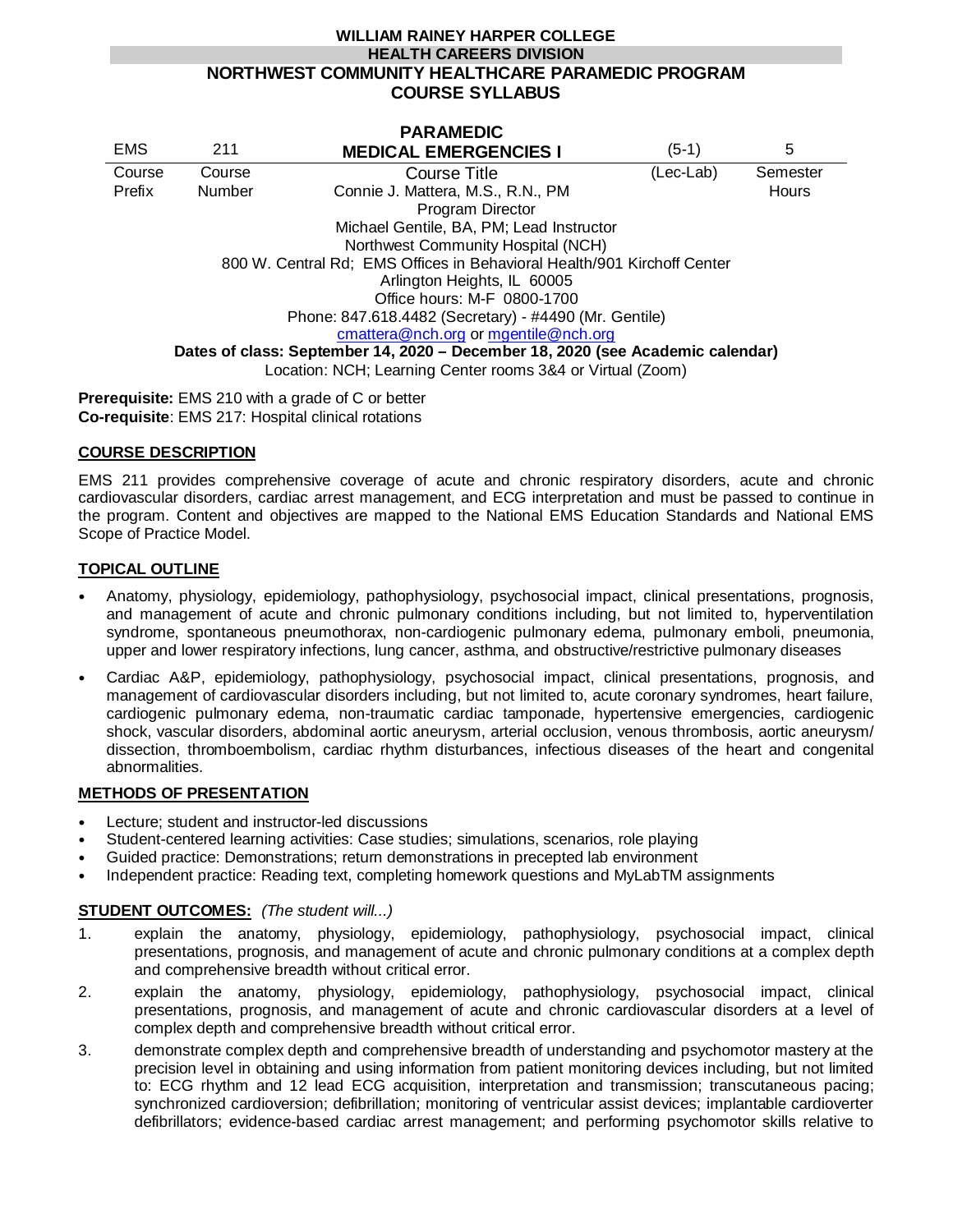respiratory and cardiac care contained in the national scope of practice model, those adopted by IDPH, and as specified in the Program Procedure Manual without critical error.

4. characterize the professional behaviors stated in the program affective objectives.

### **METHODS OF EVALUATION**

- Formative and summative evaluation of student performance in all domains of learning o Cognitive objectives: quizzes; modular written examination<br>
o Psychomotor objectives: Precepted labs: practical exams
	- Psychomotor objectives: Precepted labs; practical exams
	- o Affective objectives: Observation against criterion based rubric
- Student evaluation of program and faculty

**COURSE GRADING POLICIES:** Specified in the NCH Paramedic Program Student Handbook.

## **ASSIGNMENTS**

- Daily: assigned text, handout readings are listed in the Academic Calendar and on each topic handout
- Homework questions for each topic should be completed as independent. Instructor will inspect completed questions every morning and note any incomplete work.
- Additional text, quiz questions and case studies will be assigned and tracked for 100% completeness in MyLab<sup>™</sup> BRADY.
- Individual or group projects/assignments/presentations are defined in the class Academic Calendar.

# **ATTENDANCE POLICY**

Because of the critical nature of the content and full time schedule of the course, students are expected to attend every class, lab and exam on the days and times they are offered. If a student needs to miss class due to an excused illness, they may attend virtually via Zoom. If too ill to participate in class, an individualized makeup plan will be implemented that the student must complete by the specified date. If a student completely misses three or more full days of class, is tardy three or more times, or fails to complete makeup assignments as outlined, they will be subject to a corrective action plan which may include separation from the program. Specific class attendance requirements are specified in the NCH Paramedic Program Student Handbook.

**MAKE UP EXAMS/ASSIGNMENTS**: Specific information relative to missed or late exams, quizzes or assignments is contained in the NCH Paramedic Program Student Handbook.

### **STUDENT BEHAVIOR:**

Information relative to civil, courteous and professional behaviors including, but not limited to, integrity, honesty, empathy, self-motivation, appearance and personal hygiene, self-confidence, communication, time management, teamwork, diplomacy, attitude, respect, patient advocacy, and use of electronic and social media, is specified in the NCH Paramedic Program Student Handbook posted at [www.nwcemss.org](http://www.nwcemss.org/) and Harper College Student Handbook posted at [https://myharper.harpercollege.edu/pls/portal/url/ITEM/937272F78B81316DE0402E0A0A2A3059.](https://myharper.harpercollege.edu/pls/portal/url/ITEM/937272F78B81316DE0402E0A0A2A3059) Information relative to guided study, corrective coaching, disciplinary procedures, and student resources is also included in the NCH Paramedic Program Student Handbook.

**TEXTBOOK:** Bledsoe, B.E., Porter, R.S., Cherry, R.A. (2017). Paramedic Care: Principles & Practice, Vols. 1-5 (5<sup>th</sup> Edition). New York, Pearson. ISBN-13: 978-0134575964; ISBN-10: 0134575962 **PLUS** subscription to MyLab<sup>™</sup> BRADY

**MATERIALS:** Personal electronic device for in class use (not a cell phone). If needing to attend virtually, will need a laptop/desktop computer, or equivalent with camera and speaker capabilities and a reliable high speed internet connection that will allow them to use Zoom.

# **EQUAL OPPORTUNITY:**

The Paramedic Program does not discriminate on the basis of race, color, religion, sex, national origin, ancestry, age, marital status, sexual orientation, disability, or unfavorable discharge from military service as long as the candidate meets statutory and regulatory requirements of licensure as a paramedic in the State of Illinois and is able to perform all the essential functions of the paramedic profession during the course with or without reasonable accommodation (See student handbook for essential job functions of a paramedic).